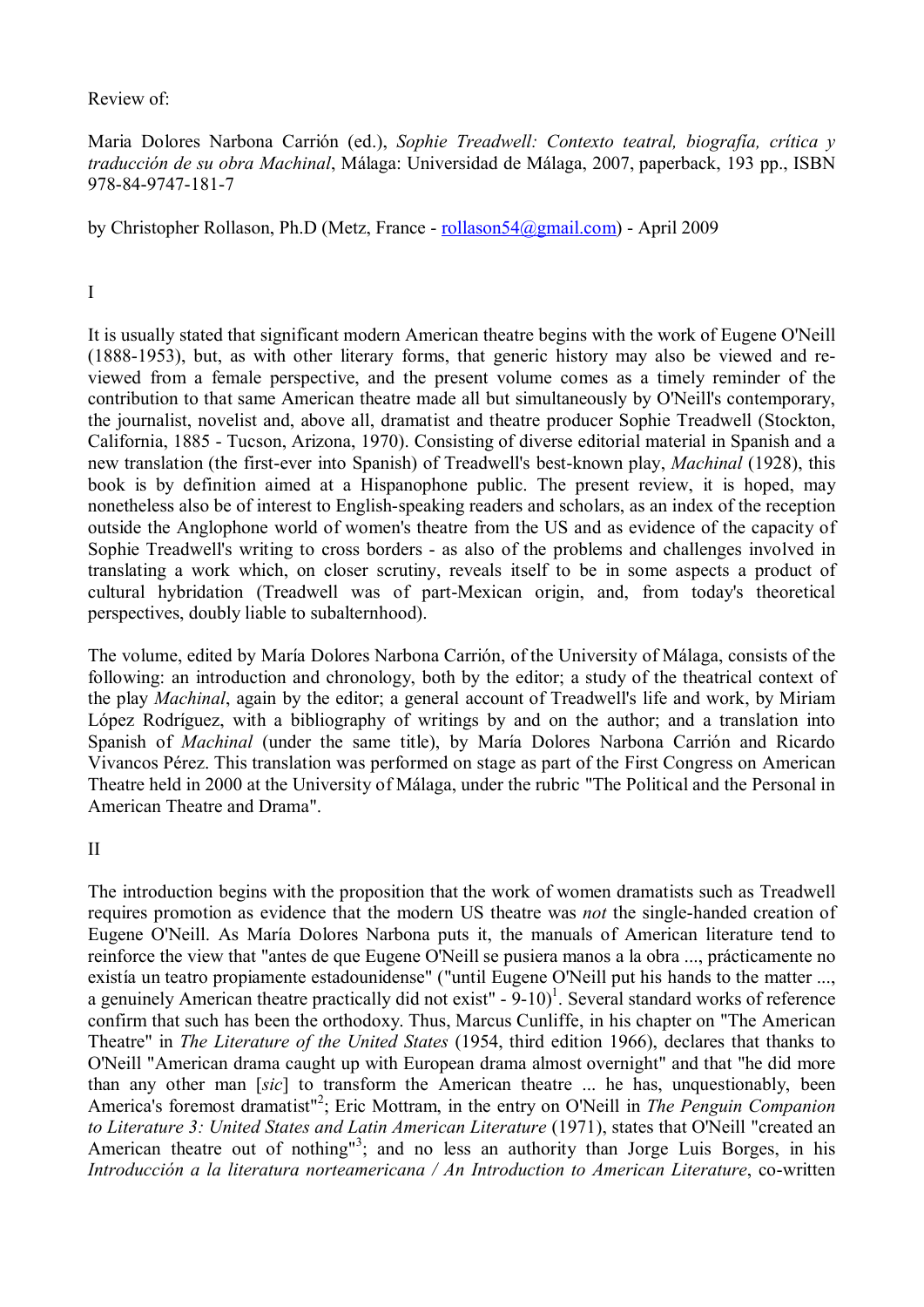with Esther Zemborain de Torres (1967, English version 1971) states that "O'Neill has renewed the dramatic technique of our times" 4 . Such is the received view which this volume seeks to question and recentre.

From the biographical and critical apparatus in this volume a picture of Sophie Treadwell emerges as a complex and multifaceted literary figure, skilled in multiple genres, within whose *oeuvre* a certain intertextuality and a degree of multiculturalism may be singled out as elements of particular interest for the study of *Machinal*, her flagship work in whatever genre. Among the key elements of her life and work, a number may be isolated and will now be enumerated.

Sophie Treadwell emerged from a difficult family background. Her father, Alfred B. Treadwell, left his wife Nettie and their young daughter in 1890 to establish himself as a lawyer in San Francisco; later, a cycle of "reconciliations", separations and more "reconciliations" ensued, and Sophie never truly shook off the stigma and trauma of childhood abandonment. She studied at Berkeley, where she graduated in humanities (majoring in modern languages). She was married to a sports journalist, William O'Connell McGeehan, from 1910 till his death in 1933. Her production as dramatist comprises forty plays (almost as many as O'Neill's fifty), the first (*Sympathy*) being produced in 1915; in New York in 1918 she acted herself in her drama *Claws*. She also wrote four novels, two short stories, three essays on the theatre and dozens of journalistic articles. The bulk of her work, however, remains unpublished, accessible to scholars only in manuscript via her bequest lodged in Tucson in the University of Arizona Special Collections Library (many of these manuscripts are listed in the present volume's bibliography). She did, nonetheless, achieve a reasonable degree of commercial success, both on and off Broadway and also outside the US, with a number of her plays, notably but not exclusively *Machinal*. Among her other dramatic works, Miriam López Rodríguez in her survey highlights *Rights* (1921), about Mary Wollstonecraft, and *Plumes in the Dust* (1936), a dramatisation of the life of Edgar Allan Poe. As a journalist, Treadwell wrote extensively for publications including the *New York American*, the *New York Tribune* (here following in the footsteps of her nineteenth-century feminist and journalist precursor, Margaret Fuller), and its successor the *New York Herald Tribune*; she also tried her hand, without major success, at scriptwriting for Hollywood. Her feminist ideas and interest in women's issues were reflected in, notably, her membership of the suffragist Lucy Stone League. From 1956 to 1965 she lived in Spain, at Torremolinos in Málaga province, a detail which provides a direct link with the provenance of the volume under review; she returned from Spain to live in Tucson, where she remained till her death in 1970.

Treadwell's Hispanic connections are of particular interest in the present context, for not only did she spend years living in Andalusia but she was actually part-Mexican by origin. Her father, orphaned early, had been brought up by his grandmother in Mexico. He learnt Spanish and in 1897, back in California, founded *La República*, a Spanish-medium newspaper for Hispanic immigrants. For Sophie herself, Spanish, along with French, formed her modern-languages major at Berkeley. In 1920-1921, commissioned by the *New York Tribune*, she reported on the Mexican revolution as a correspondent based in Mexico City, interviewing both Pancho Villa and President Álvaro Obregón in person (she spoke to Villa at his ranch in Canutillo, Chihuahua, in 1921, the only foreign correspondent to be allowed that privilege). According to Miriam López Rodríguez, in her dispatches Sophie "criticó los aires de superioridad y falta de modales con los que los estadounidenses solían comportarse en sus relaciones con su vecino del sur" ("criticised the condescension and impoliteness which typified Americans' behaviour in their relations with their southern neighbour" - 69). This experience resulted in the play *Gringo* (1922) and the novel *Lusita* (1931), both with Mexican settings. Later, 1942 saw Sophie return to Mexico for a second, tenmonth spell as foreign correspondent in the capital, this time for the *New York Herald Tribune*; this stay produced another Mexican-themed play, *The Last Border* (1942). The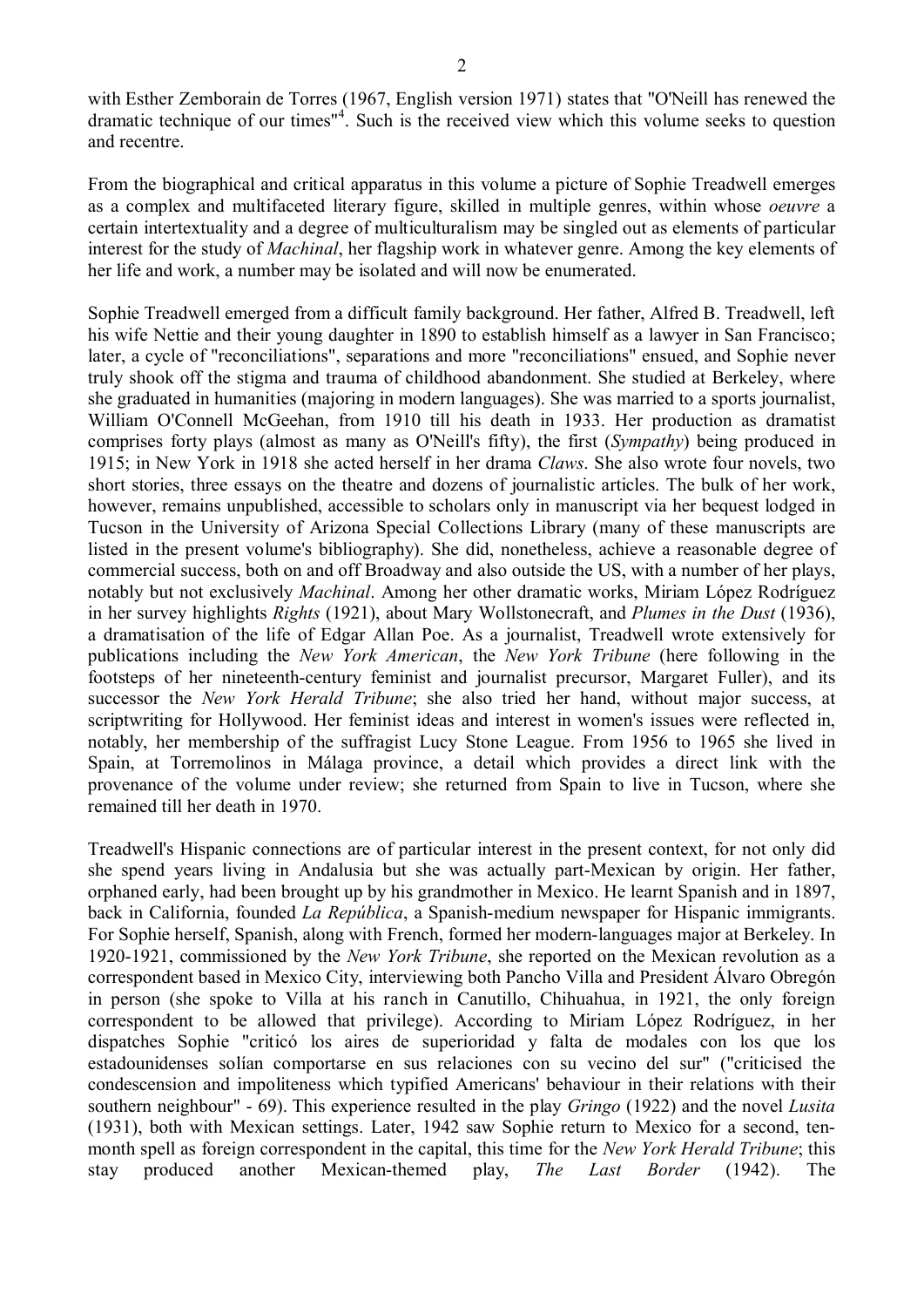Mexican/Hispanic/mestizo theme is clearly a recurrent presence in Treadwell's work, and she thus forms part of a line of US writers, including Washington Irving, Longfellow and Hemingway, who may legitimately be claimed as familiar with aspects of Hispanophone language and culture. Nonetheless, to both of her parents her father's Mexican origins appear socially to have been a source more of shame than of pride: her mother, we are told, did not understand "sus deseos de descubrir su 'lado' mexicano, algo que tanto Nettie como Alfred habían intentado mantener oculto" ("her desire to discover her Mexican 'side', something which both Nettie and Alfred had tried to keep hidden" - 61). Despite this, Miriam López Rodríguez states that there was a general recognition among critics that Treadwell "realmente conocía México y a los mexicanos y no se limitaba a presentar los tradicionales estereotipos" ("did have a real knowledge of Mexico and Mexicans and did not simply offer the traditional stereotypes" - 74).

If interculturality looms large in Treadwell's work, intertextuality is also strongly present, notably through a particular, and complex, connection with Edgar Allan Poe. The story - which also involved Eugene O'Neill, a writer himself not innocent of Poe traces<sup>5</sup> - is unravelled by Miriam López Rodríguez (71-72) as follows. In 1918, Sophie visited the sites in Virginia and Maryland associated with Poe, already having in mind a play on the subject of his life. In 1920, she sent a copy of her manuscript, under the title *Edgar Allan Poe*, to the actor John Barrymore, in the hope of interesting him in playing the lead role. However, Barrymore never returned the manuscript, and in 1924 Sophie sent another copy to the Provincetown Playhouse, O'Neill's theatre company. The dramatist replied expressing enthusiasm for the text but saying it absolutely needed a major actor, and therefore declined it on behalf of his company. At that point, Sophie discovered in the press that Barrymore intended to star in *a new play about Poe, written by his wife*. She took Barrymore to court for unjustifiably retaining her manuscript, but lost. Her play, however, was finally produced in 1936, in Princeton, New Jersey, and then briefly on Broadway, under the title *Plumes in the Dust*  (adapted from a line in Poe's poem "Ulalume"). Surprisingly in view of its potential interest for Poe scholars and enthusiasts, this play seems never to have been published and is available only in the Tucson archive.

Overall, the editorial material which occupies approximately half of the book is copious, clearly presented and informative, and offers an invaluable complement to the translated play. There is, however, a certain amount of duplication between the sections, and María Dolores Narbona's account of the context of *Machinal* could perhaps more logically have been placed after rather than before Miriam López Rodríguez's biographical sketch. The bibliography supplied is carefullycompiled and extensive. However, given that the bibliography itself cites only *three* of Treadwell's works - *Machinal* and the novels *Lusita* and *One Fierce Hour and Sweet* - in book form (i.e. available outside the Tucson manuscripts), and considering, indeed, the likely unfamiliarity of her writings to the lay reader, it could have been useful to list her works in a separate section and subdivide them for clarity into categories (plays, novels and other works); also - a common omission, alas, in author bibliographies - no attempt has been made to list the translations.

III

Shifting attention now to *Machinal* itself, we may note that Treadwell's title has been found obscure by some (the 1931 London production changed it to *The Life Machine*), and questions have been raised over its pronunciation. It refers to *machinal*, a French adjective meaning "mechanical" or "machine-like", and should therefore be pronounced ma-shin-al, with the stress on the final syllable. Among the salient facts relating to the play set out by María Dolores Narbona and Miriam López Rodríguez, we may include the circumstance that it was based in part on a real murder case followed by Treadwell as journalist, the Snyder-Gray case of 1927, in which Ruth Snyder and her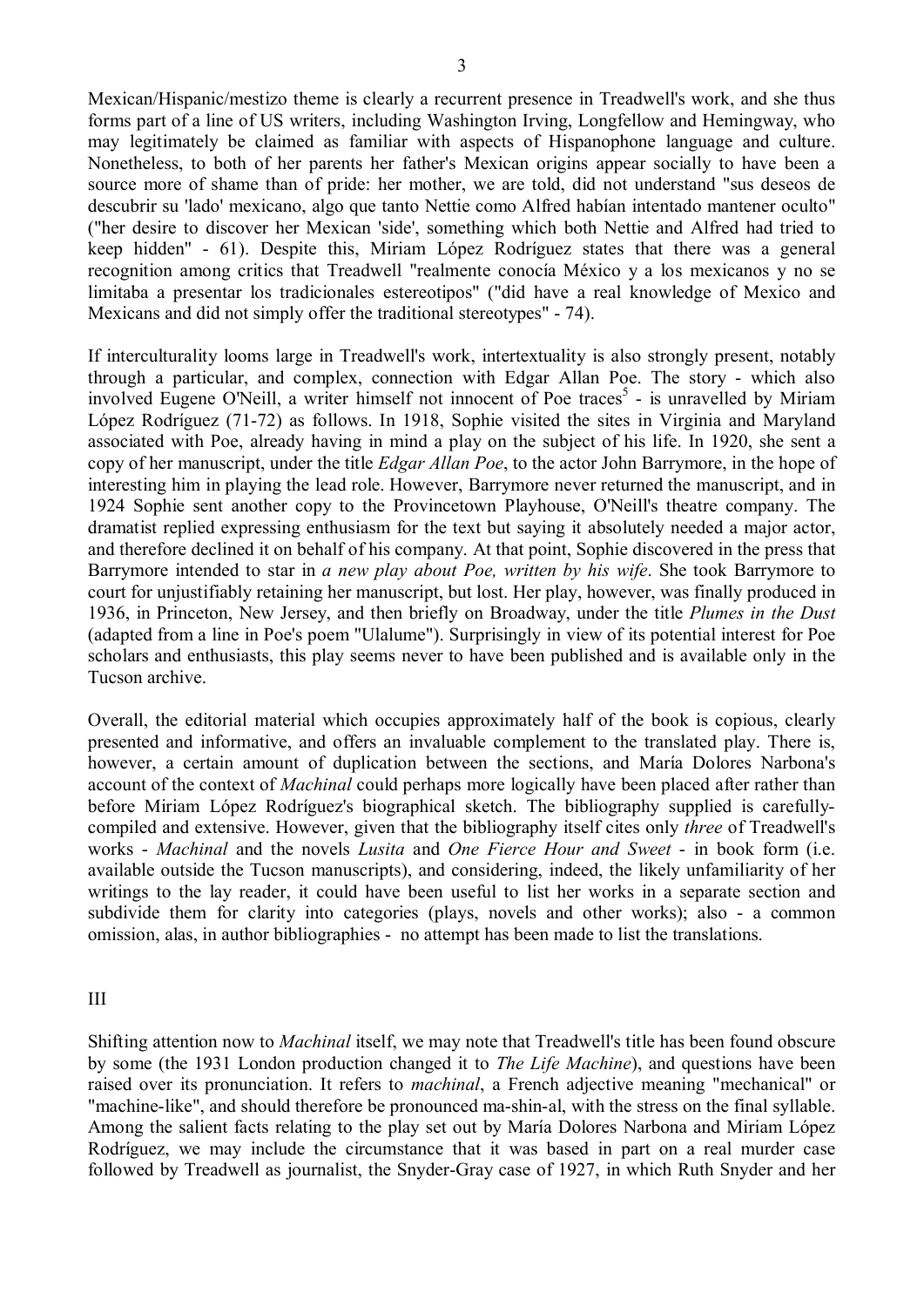lover Judd Gray were found guilty of killing the former's husband Albert (Miriam López Rodríguez states that, although Treadwell never published a report on the case, the trial scene actually reproduces extracts from Ruth Snyder's courtroom declarations - 85). The play was premiered on 7 September 1928, with, incidentally, a young and not yet famous Clark Gable in the role of the lover. It ran for 91 nights in New York, and later had runs in London (1931), Paris and Moscow; the present Spanish version joins earlier translations into French, German, Hungarian, Russian and Arabic (74). Generically, María Dolores Narbona stresses the presence in Treadwell's text of nonrealist expressionist elements recalling not only O'Neill but Brecht (38-41). The comments that follow will take account of both the translation and Sophie Treadwell's original, in the text anthologised in *Plays by American Women 1900-1930* (edited by Judith E. Barlow, 1985).

*Machinal* consists of nine scenes or "episodes", with no division into acts. The first words of the printed text are, in the original: "The plot is the story of a woman who murders her husband – an ordinary young woman, any woman"<sup>6</sup>. The presence of Treadwell's feminist ideas is patent throughout. The story unfolds in linear but discontinuous sequence, each episode corresponding to a moment in the life of the "young woman", as office worker, at home with her mother, on honeymoon, giving birth, meeting her "Mexican" lover in a speakeasy and in his lodgings, back at home with her husband, and, finally, tried and executed for murder. We may here wish to recall Brecht's concept of "epic theatre", as explicated by Walter Benjamin in 1939: "Epic theatre proceeds by fits and starts, in a manner comparable to the images on a film strip. Its basic form is that of the impact on each other of separate, sharply distinct situations in the play"<sup>7</sup>. The most daring episode in *Machinal* is the bar scene, in which the seduction of the young woman by the "Mexican" runs parallel with two furtive subplots, one concerning an abortion and the other a possible gay relationship. The sleazy night-joint atmosphere might seem to anticipate similar scenes in, say, Raymond Chandler's *Farewell, My Lovely* or J.D. Salinger's *The Catcher in the Rye* (with Treadwell's "fairy" paralleling Salinger's "flits"), but in fact the dramatist is being *more* daring than either male novelist, since *Machinal* was, unlike those later works, composed and located in the era of Prohibition, which extended from 1919 to 1933, and the alcohol consumption represented is thus an illegal activity (as suggested by the episode's title, "Prohibited"). The woman's name is revealed towards the end as Helen Jones, but for most of the play she appears as anonymous. She is presented throughout as being treated in stereotyped and dehumanising fashion by the male characters - husband, doctor, lover, magistrates - but the virus of dehumanisation seems in this play's world to extend to the women too, for the treatment she receives at the hands of her mother or the hospital nurse appears as little better.

As María Dolores Narbona points out, there are clear non-realist and expressionist elements in *Machinal* which parallel similar phenomena in the theatre of O'Neill. This may be related to the theme of dehumanisation. In the office scene, the young woman's co-workers bark out stock responses and short phrases like automata; throughout the hospital scene, there is a constant noise from a steel riveter. Devices like this recall the tom-toms that beat through O'Neill's *The Emperor Jones*, or the clanging and grinding noises in the stokehole scene in the same dramatist's *The Hairy Ape*. Treadwell also uses song, not as in the musical genre as something inherent to the form, but rather, paralleling O'Neill or, indeed, Brecht, as a disturbing influence<sup>8</sup>. As across O'Neill's *Mourning Becomes Electra* trilogy snatches of the traditional song "Shenandoah" act as a disorienting element, in *Machinal* a similar role is played by the Mexican song "Cielito Lindo", whose tune sounds on a hand-organ in the background in the young women's intimate scene with her lover and part of whose lyric is self-consciously sung and commented by him. Intertextuality, meanwhile, is openly signified, specifically with a writer known to interest Treadwell, namely Edgar Allan Poe. In the gay sub-episode, the seducer declares: "Poe was a lover of amontillado"<sup>9</sup> as he offers his companion a glass of the Andalusian speciality, in an obvious reference to "The Cask of Amontillado"; and in the trial scene, the woman's sudden breakdown and confession ("I did it! I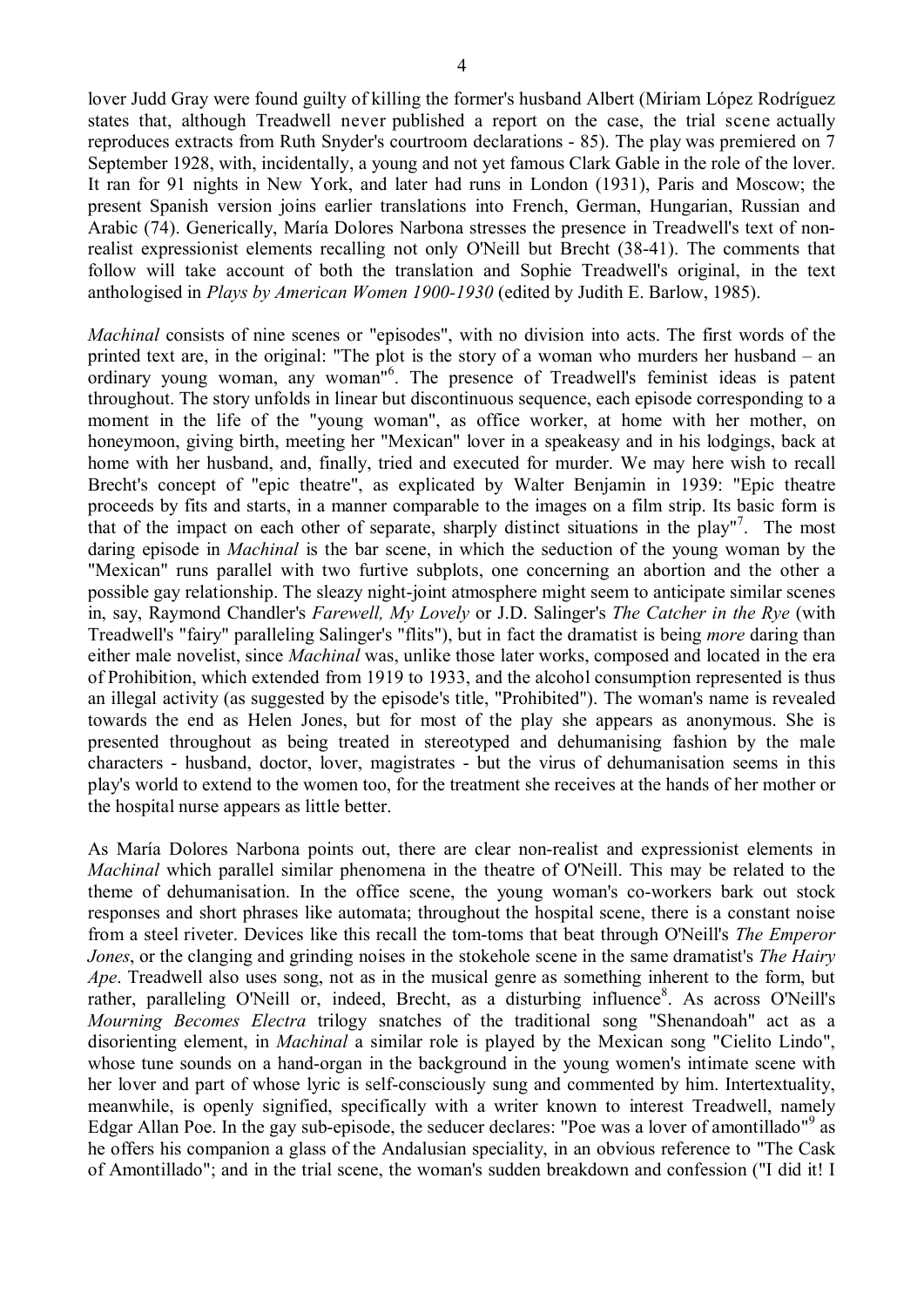did it! I did it!"<sup>10</sup>) owes something to the similar gestures of Poe's murderer-protagonists in "The Tell-Tale Heart" or "The Imp of the Perverse".

The play's narrative construction is generally clear and strong, but if one aspect appears as problematic it is the figure of the lover (with whom the young woman plots to kill her husband, and who later betrays her). He acts as if a Mexican, telling the young woman tales of life and adventures south of the border, and quoting and translating from "Cielito Lindo" for her. However, he says he was born in Los Angeles, and in the court scene is said to have given the American authorities an affidavit signed by him in Guanajuato, Mexico – the defence lawyer suggests, under duress and out of fear of being extradited back to the US. To confuse matters further, he is named as "Richard Roe", a conventional label used in the US judicial system to indicate anonymity which would suggest, a priori, less a Mexican than an unnamed, average *American*. All in all, this key character appears as a shadowy figure, somewhere between Mexican and American and never clearly defined, and - despite Treadwell's undoubted personal knowledge of Mexican society and cultural hybridation - the vagueness surrounding his identity and motivations does not come over as the play's strongest point.

### IV

At all events, and independently yet also determinantly of the Hispanophone reader's or spectator's assessment of the play*, Machinal* is offered in this volume in a Spanish translation that has already stood the test of performance. The rendition accomplished by María Dolores Narbona and Ricardo Vivancos Pérez generally comes across as clear, competent and adequate to the play. The title, "obscure" or not, is retained, though presumably adapted to Spanish pronunciation. The present reviewer has not noted any mistranslations as such, though there are some cases of undertranslation, as when in the trial scene "speakeasy" is rendered as "taberna" (184), a term not connoting the Prohibition-era *clandestinity* of the American-English designation ("antro" might have been more evocative) - or, in the honeymoon scene, "boardwalk" is translated by the somewhat bland "paseo" (126) rather than by a more atmospheric term such as "malecón". Meanwhile, some of the solutions chosen by the translators to particular cruxes raise issues of interest and relevance to translation in general.

Here it will be relevant to invoke a binary frequently resorted to in translation studies, namely the domestication / foreignisation opposition as popularised, especially, in the influential work of Lawrence Venuti. For Venuti, a translation should not read as if it were an original, but should bear the visible signs of its translatedness. His essay of 2000, "Neoclassicism and Enlightenment", historically contextualises his position as regards translation into English, arguing that the seventeenth and eighteenth centuries "witnessed the decisive emergence of *fluency* as the most prevalent strategy" (with Pope's Homer as the supreme example). Translators' "overriding project", he states, "was to make the foreign recognisably, even splendidly English": "Translation strategies were rarely wedded to a programme for preserving the foreignness of the foreign text. On the contrary, they were guided primarily by domestic values that were assuming cultural dominance"<sup>11</sup>. Elsewhere, in a text of 2004, Venuti defines his bipolar terms as follows: "Fluency masks a domestication of the foreign text that is appropriative and potentially imperialistic … It can be countered by 'foreignising' translation that registers the irreducible differences of the foreign text"<sup>12</sup>. He believes that "domestication" remains the dominant mode today, notably in Anglophone cultures, despite the efforts of a minority to advance the rival cause of "foreignisation".

It may nonetheless be argued that in a world where languages are in reality in a constant process of interaction that inevitably throws up multiple forms of hybridation, so absolute a distinction between the "domestic" and "foreign" is in fact *not* an adequate model for covering all cases,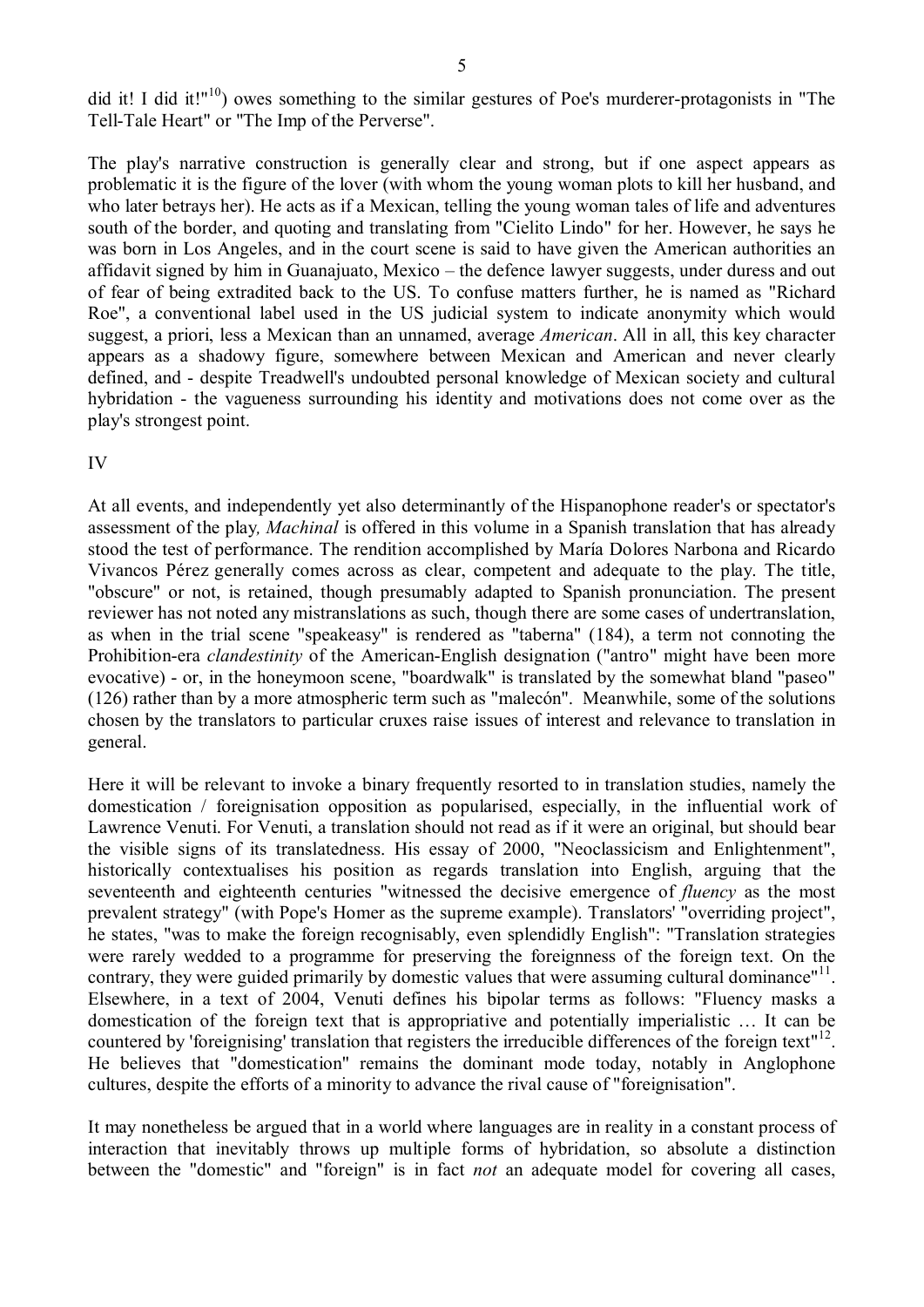whether for translators or translation scholars<sup>13</sup>. There are elements in *Machinal* which, at least up to a point, call the domestication/foreignisation antithesis into question and suggest that attempts to apply it universally may be over-simplistic. These relate to the play's Spanish/Mexican aspects, and here we may recall Treadwell's own ethnically hybrid origins, which, even more so since she knew Spanish, constitute those aspects as *not* necessarily or irremediably "foreign" to the author herself. These components of the text are the reference to Poe's "The Cask of Amontillado" and the song "Cielito Lindo". The Spanish translation of *Machinal* has been carried out in Andalusia, Spain, from an original by a "foreign" author partly of Mexican origin and a onetime Andalusian resident, for an audience and readership in the first place from Spain but potentially extensible to the entire Spanish-speaking world, including Mexicans and Hispanics in the US. Given so complex an intertext of interculturality, it is dubious whether any crude binary opposition of "domestic" and "foreign" can explicate the issues thrown up by, at least, these particular aspects of the Spanish translation. In cases such as these, the translator into Spanish is not so much domesticating the foreign as reappropriating domestic (Andalusian) or quasi-domestic (Mexican) elements appropriated in the "foreign" text – though with the further complication that those elements may have been exoticised or subject to stereotyping during (or prior to) the source text's act of appropriation.

In the case of the Poe reference, the amontillado theme may be read as a reappropriation of Poe's motif by Spain, and indeed Andalusia, from whence hails that celebrated fortified wine. In his murder tale set in Venice, Poe uses amontillado as a signifier of the refinement and connoisseurship that, exploited by his rival Montresor, lead the aristocrat Fortunato to his death. Since the story is set in Italy not Spain, Poe could be charged with exploiting a Spanish theme as a general indicator of exoticism, rather than a properly researched indicator of Spanish (albeit he did set "The Pit and the Pendulum" in Toledo, and in his writings shows a degree of knowledge of Cervantes and Calderón). At all events, the term *amontillado* will *not* connote foreignness to a Spanish audience, and it is in this context of redomestication that the translator's choices have to be made. In the bar scene, the "fairy" says to his companion: "Real amontillado is sunshine and orange groves – it's the Mediterranean and blue moonlight and - love!"<sup>14</sup>. This is all very close to cliché, and indeed it is not entirely clear whether the "Mediterranean" stereotyping originates with author or character. The translators render the sentence: "El amontillado auténtico es un rayo de sol, una arboleda de naranjos, es el Mediterráneo y la luz celeste de la luna y ….; amor!" (140). The translation is here both more concrete (evoking not a general image of "orange groves" but a more particular "arboleda de naranjos") and more poetic ("celeste" rather than just "blue") than the original. This might be dismissed as re-exoticisation of an already-exoticised domestic, but the translators' strategy could also be seen as contributing to interculturality and interconnectedness, precisely by reinforcing the connotations of "Spanishness".

A similar embedded "Hispanicness" is present in the original in the song "Cielito Lindo", in the tryst scene with the young woman and her lover. This song was composed in 1882 by Quirino Mendoza y Cortés (1859-1957) and is perhaps best known in the version by Pedro Vargas. It is considered a symbol of Mexicanness, but also achieved great popularity in its day in Spain - and, it seems, in the US: Treadwell's stage directions introduce it, a shade confusingly, as "'Cielito Lindo', that Spanish [*sic*] song that has been on every hand organ lately" <sup>15</sup>. The misnomer is not corrected in the translation, which has "canción española" (153).

Treadwell's original here throws up a translation problem when the young woman's lover sings her part of the lyrics in Spanish and then begins to translate them into English. She asks him the meaning of the title, and he translates it as "Little Heaven"; he sings the lines "De la sierra morena viene, bajando viene, bajando; un par de ojitos negros - cielito lindo - de contrabando". In response to her "what does it mean?", he translates the first few words, as: "From the high dark mountains"<sup>16</sup>.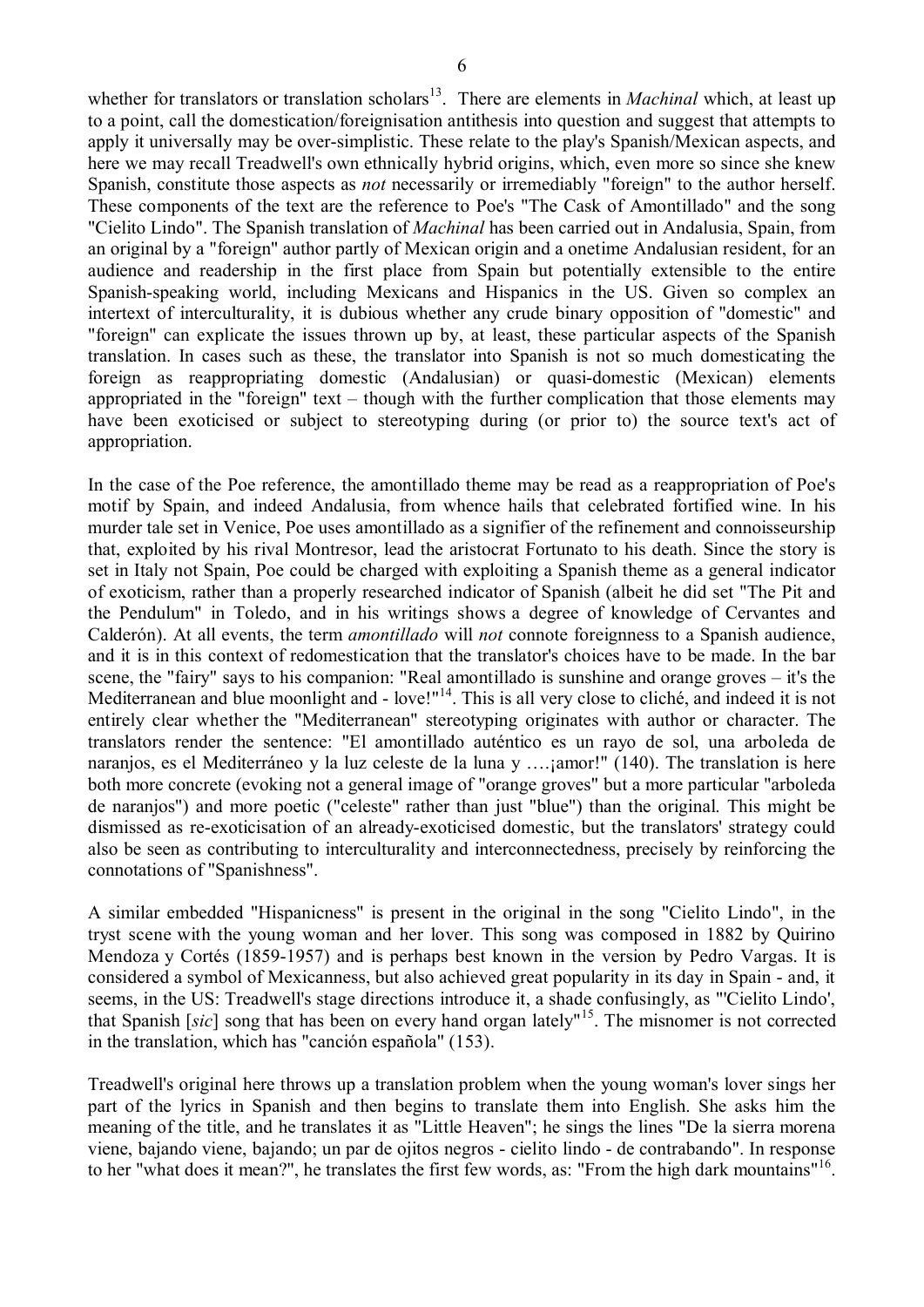The conversation then moves on, but the translation difficulty is clear: how to render in Spanish the lover's reproduction-and-translation of words that are already in Spanish in the original? Here, the translators have chosen to replicate literally the dialogue from the original. When the "Mexican" mentions the title "Cielito Lindo", the young woman responds with the words "¿Qué quiere decir?", and he replies "Pequeño cielo", paraphrasing the title. The same interaction is repeated with his quotation of the song's opening words: to her "¿Qué quiere decir?" he responds with a paraphrase of "de la sierra morena", namely: "de unas altas montañas oscuras" (154). Since in the translation, unlike the original, *everything* takes place in Spanish, the result is a rather awkward incongruity: the young woman comes over as strangely obtuse, as if she could only understand a simple utterance the second time and through a paraphrase. What may be the translators' concern to avoid domesticating the text, by literally following the sequence of the original, has in this case ended up vitiating the sense. The present reviewer ventures to suggest that the problem could have been avoided by replacing the two occurrences of " $\partial_{\mu}$ Qué quiere decir?" by the less literal " $\partial_{\mu}A$  qué viene eso?" ("what's the point of that"?), which would have better motivated the paraphrases without seeming to cast aspersions on the young woman's intellectual capacities. At all events, both this and the amontillado episode serve to point up the complexities that can arise in translation between two languages with a history of mutual contact like Spanish and English. This in its turn suggests that translation is by its nature an activity of hybridation and that, *pace* Venuti and his disciples, twolegs-domestication-bad / four-legs-foreignisation-good formulae will *not* guarantee the concrete resolution of every translation problem.

V

As the issues thrown up by the translation suggest, one major virtue of this volume is, indeed, its presentation of Sophie Treadwell's life and work and of *Machinal* as products of cultural hybridation, an aspect thrown into prominence by the circumstance of the book appearing in Spanish. This element in Treadwell may, indeed, be of as much interest to readers as the more visible and obvious feminist dimension. This generally well-produced, carefully-worked and enlightening volume should certainly prove of use and value to readers and specialists in the areas of the US theatre, American feminism, translation studies and, last but not least, of the complex, dynamic and changing relations between two major cultural systems, the Anglophone and the Hispanic.

## WORKS CITED

Benjamin, Walter. 1983. "What is Epic Theatre?". 1939. In *Understanding Brecht*. Tr. Anna Bullock. First published 1973. London: Verso. 15-22.

Borges, Jorge Luis and Esther Zemborain de Torres. 1971. *Introducción a la literatura norteamericana*. Buenos Aires: Columba, 1967. Tr. L. Clark Keating and Robert O. Evans as *An Introduction to American Literature*. Lexington: Kentucky UP.

Bradbury, Malcolm, Eric Mottram and Jean Franco, eds. 1971. *The Penguin Companion to Literature 3: United States & Latin American Literature*. Harmondsworth: Penguin.

Cunliffe, Marcus. 1966. *The Literature of the United States*. 1<sup>st</sup> edn. 1954. 3<sup>rd</sup> edn. Harmondsworth: Penguin.

Narbona Carrión, María Dolores, ed. 2007. *Sophie Treadwell: Contexto teatral, biografía, crítica y traducción de su obra Machinal*. Málaga: Universidad de Málaga.

Rollason, Christopher. 2006. "Beyond the Domestic and the Foreign: Translation as Dialogue". Paper given at the International Workshop on "Intercultural Studies Today: Challenges and Imperatives", School of Languages, Literature and Culture Studies, Jawaharlal Nehru University, New Delhi, 9-11 March 2006. On-line at: <http://seikilos.com.ar/TranslationDialogue.pdf>.